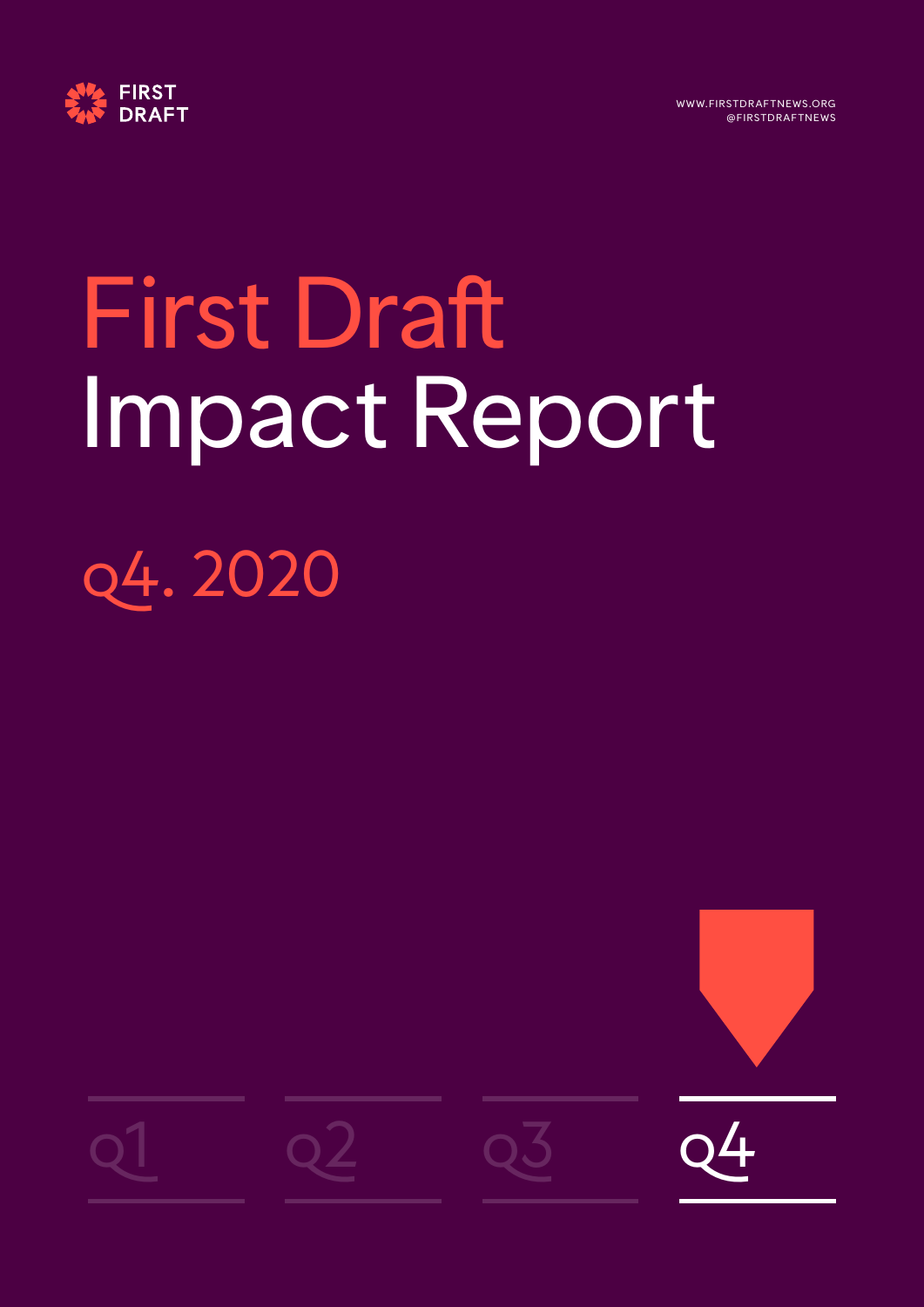



# **A historic** election The story

n November, we experienced the culmination In November, we experienced the culmination<br>of several years' worth of planning, preparation, training, reporting and community building, in our work to protect the integrity of the historic 2020 US presidential election.

For over a year, we have been delivering pioneering live simulations of disinformation scenarios focused on elections, preparing everyone from up-andcoming journalists to seasoned editors, as well as researchers and platform teams, on what — and what not — to do when faced with an unfolding information crisis. Over 1,000 influential people have learned from our 25 simulations.

We have also trained many more people in how to disrupt disinformation this year, with a combination of remote learning, panels, original reporting and direct collaboration with journalists on thousands of stories.

PAGE 2 OF 13 FIRST DRAFT IMPACT REPORT Q4 2020

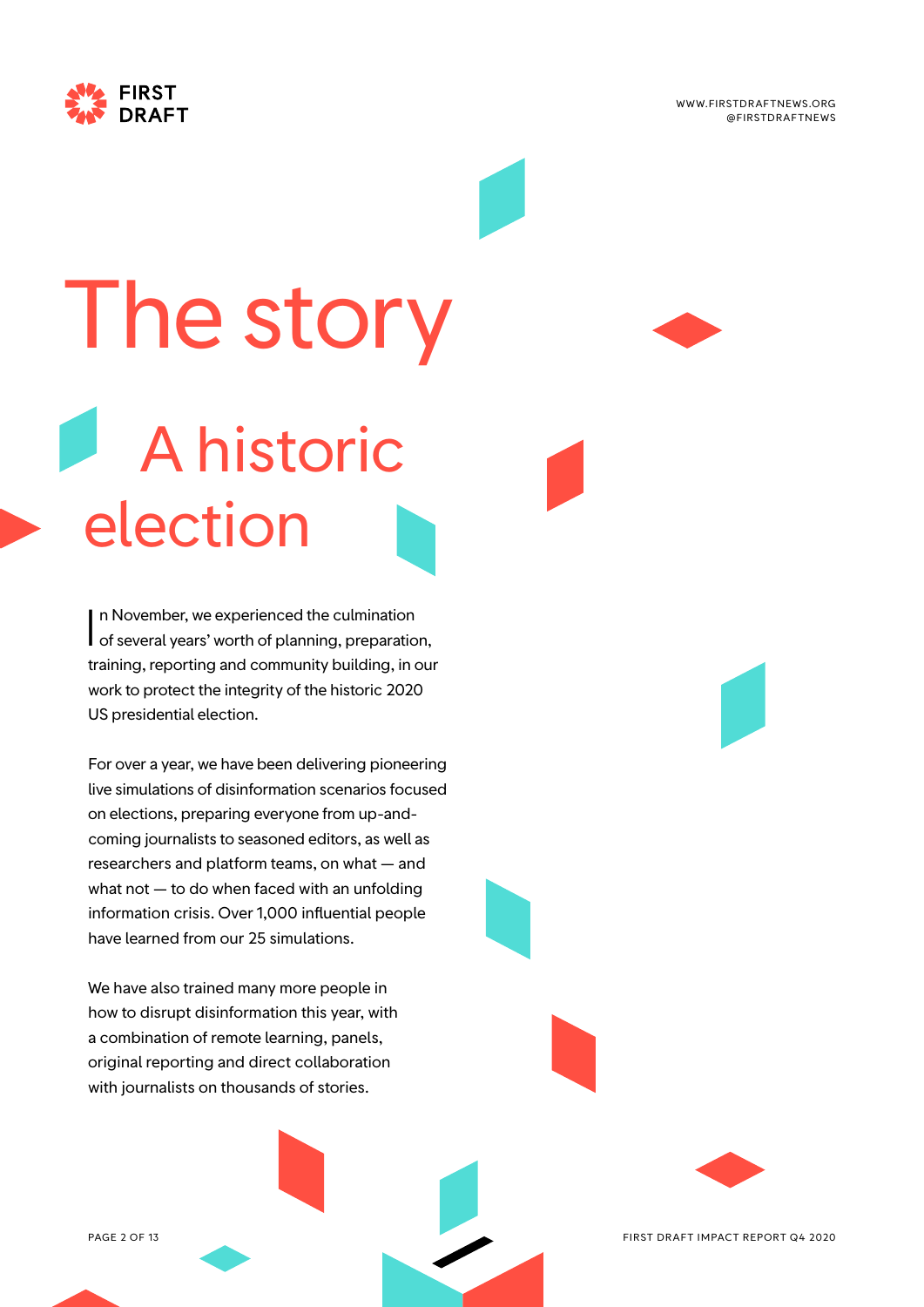

### The year of the vaccine

s our election preparation was reaching its apex, we launched a new program for the organization, focused on a threat that we are only just waking up to: the delivery of a vaccine against Covid-19, and the potential for disinformation to thwart it. A sour election preparation was reaching Data deficits have been at the heart of this<br>its apex, we launched a new program work, as a new vulnerability identified by

Building on our two widely circulated vaccine research papers in January, we published a landmark piece of research, *Under The Surface*, which examined the most prominent vaccine narratives circulating on social media this summer. We also made use of our team's multilingual fluency to compare narratives across multiple languages — English, French and Spanish — in order to understand the differences across cultures. Not only was this an important landscape review in itself, but it also provided a unique methodology for monitoring vaccine misinformation in 2021.

Since then, we have published two further pieces of research around vaccine misinformation, and launched the Vaccine Misinformation Sessions: three expert panel discussions in English, French and Spanish.

First Draft. These exist where there is a high demand for information about a topic, but a low supply of quality information. We have worked to build awareness and understanding of these threats, and shown how they can be identified before disinformation takes hold. We will continue to build guidance around how to spot data deficits and respond to them.

Since September, First Draft has also been working with Unicef to monitor misinformation around the rollout of nOpv2 (Oral Polio Vaccine). This is informing decisions on how Unicef responds to and develops information campaigns around the vaccination program. First Draft is also providing Unicef with training around information disorder as well as skillsbased masterclasses on the tools the agency needs to undertake its own local monitoring.

In addition to our work with Unicef, we have also provided our expertise to support the World Health Organization's inaugural Infodemic Management Training program.

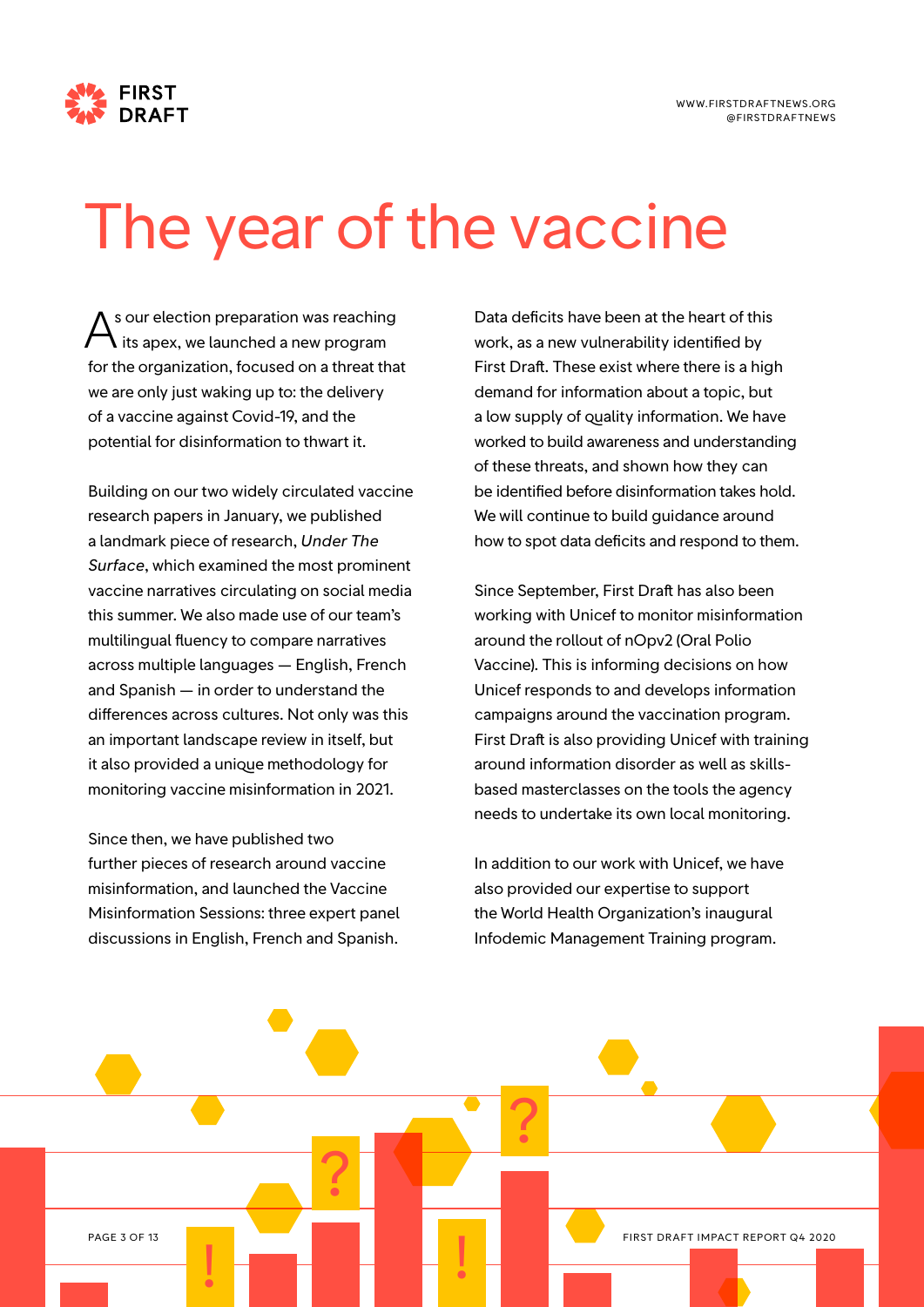

inally, we have taken time to capture insights from the year from our highly active editorial team, which has been on the front lines of monitoring, verifying and reporting on misinformation in 2020. F





In our year-end editorial series "[20/20 Vision,](https://firstdraftnews.org/long-form-article/20-20-vision/)" we wrap up ten articles that each share an important lesson learned about the challenges of disrupting misinformation in 2020. We cover everything from the important fight against health misinformation to the role of influencers and the evolution of conspiracy theories.

2020 has also been the year where we have had to truly reflect on the way information can help or harm people, especially in crisis moments. The final quarter has given us an opportunity not just to prepare for what's next, but to take stock of what we have learned, and must carry forward in the challenges to come.

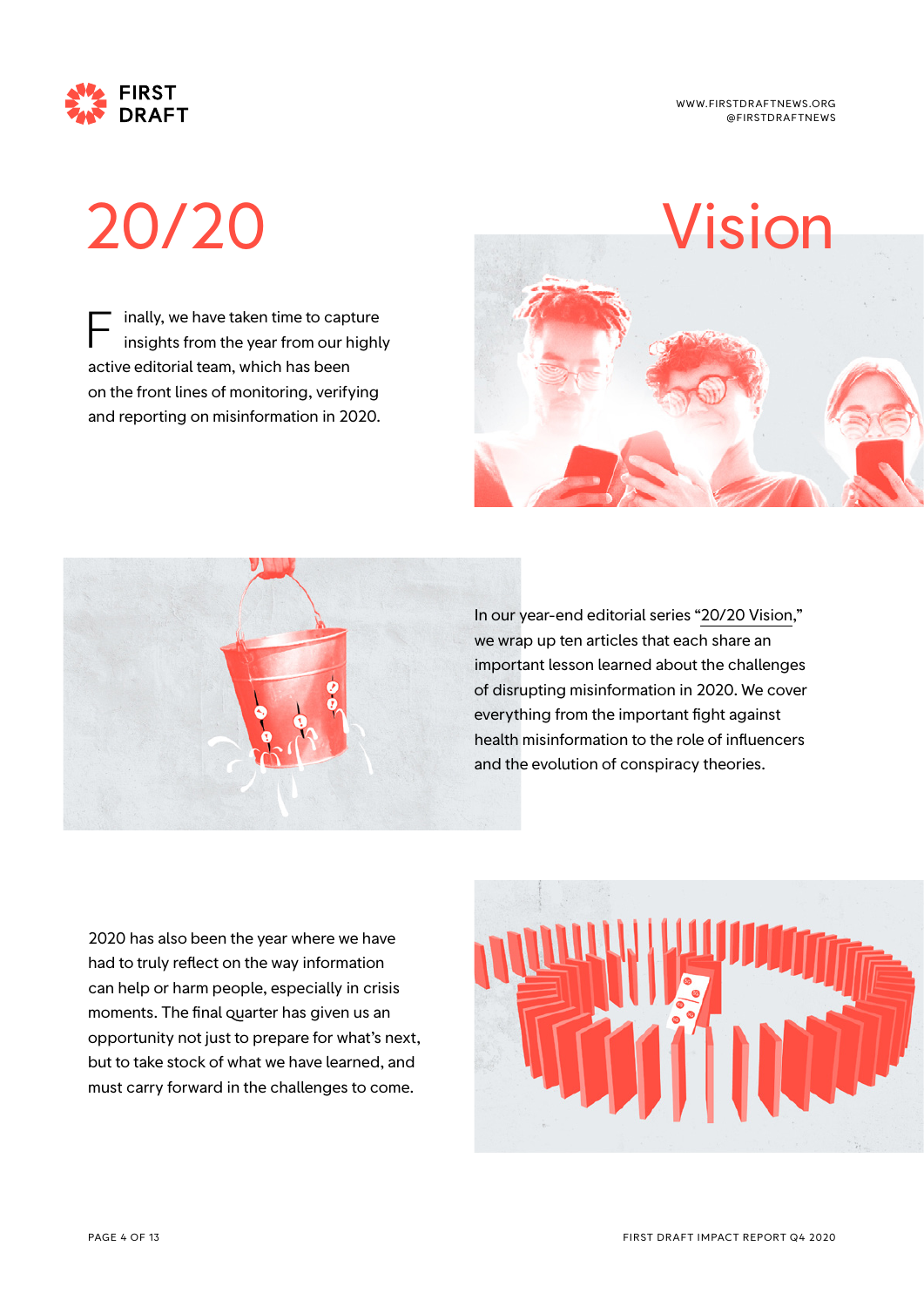

�

WWW.FIRSTDRAFTNEWS.ORG @FIRSTDRAFTNEWS

# 225,000 readers of our publications

**701** news stories directly<br>quote First Draft insight<br> $\begin{array}{|c|c|c|c|}\n\hline\n\text{700} & \text{reporters in our private} \\
\hline\n\text{700} & \text{Twitter community}\n\hline\n\end{array}$ 

99

50 students

news stories directly quote First Draft insight

in our student network







panels on vaccine misinformation

### 10 lessons learned from 2020 for the

22 training events

disinformation field

The numbers

**POILINDE**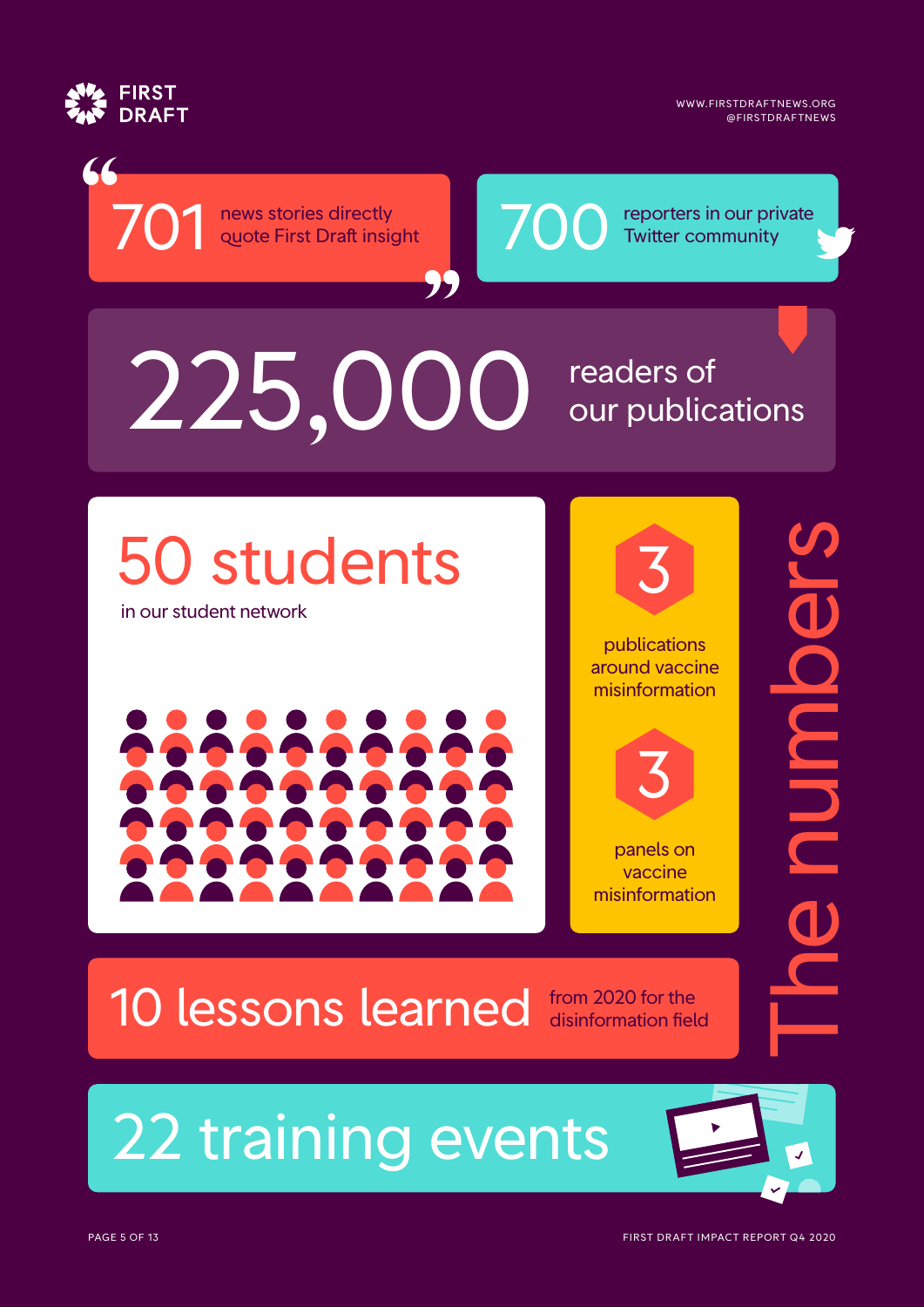

# The projects

- $\rightarrow$  US election
- → Vaccines
- → Trusted Media Summit
- → Comprova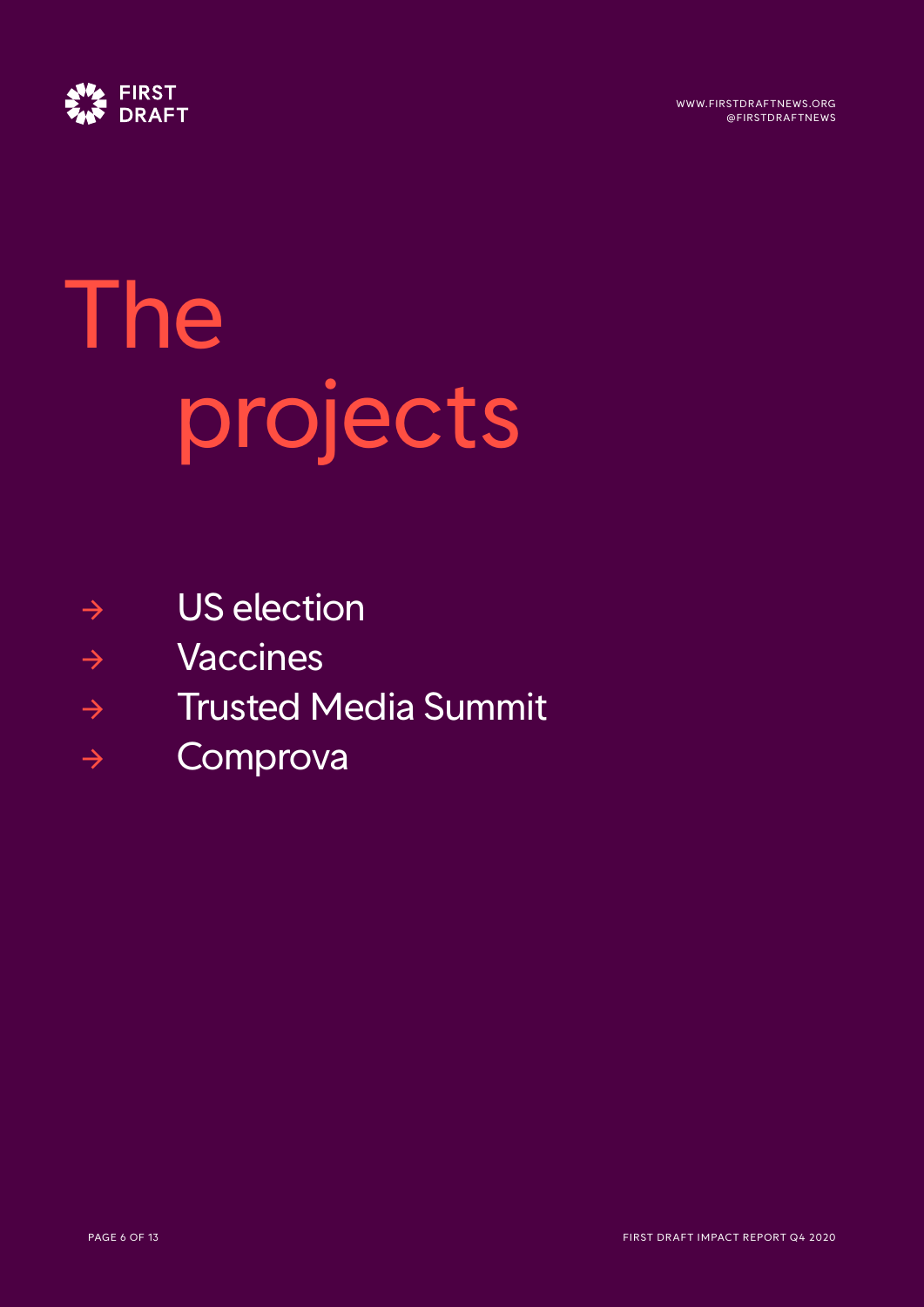





# US election

Our preparation for the US election stretches back a long way. In the past three months, our attention turned to providing the most value in the moment, as events unfolded. We focused our efforts on two fronts: informing reporters with insights and alerts in real time, and inoculating the public against likely disinformation tactics.

On Election Day, our support intensified with our global editorial team working with ProPublica's Electionland, and included support from [our Student Network,](https://firstdraftnews.org/latest/first-draft-us-2020-student-network/) Local News Fellows and interns.

#### Live insights

Given the propensity for disinformation to emerge suddenly and to require a rapid response, we launched three innovative methods for providing communities with real-time insights.

The first was a dashboard, updated daily, with insights from our monitoring team and live widgets drawing data from various monitoring APIs. This was one of our most popular products for reporters, visited over 10,000 times.

The second was a new private account (@fd\_update) that provided insights to over 700 vetted journalists in the place they spend so much of their time: Twitter. Finally, we launched a text message service delivering alerts to reporters, allowing for two-way conversation. These were all experiments in seamlessly channeling insights to reporters.

We also continued our regular support via Slack, providing insight into 701 news stories and with publications such as The New York Times, The Washington Post and BuzzFeed News.

Our Disinformation Defense League (DDL) researchers also began hosting our simulation training, in addition to sharing daily top lines and weekly insights to DDL and news outlets such as the [Guardian](https://www.theguardian.com/us-news/2020/oct/22/latinos-targets-election-disinformation?CMP=Share_iOSApp_Other), [FiveThirtyEight](https://fivethirtyeight.com/features/why-a-gamer-started-a-web-of-disinformation-sites-aimed-at-latino-americans/), [El Tecolote](http://eltecolote.org/content/en/election/disinformation-and-voter-manipulation-during-the-2020-election/), [South](https://www.sun-sentinel.com/news/politics/elections/fl-ne-south-florida-election-latino-disinformation-flood-20201020-aqhsubbc4fbhvh6ylwzxgdofie-story.html)  [Florida Sun Sentinel](https://www.sun-sentinel.com/news/politics/elections/fl-ne-south-florida-election-latino-disinformation-flood-20201020-aqhsubbc4fbhvh6ylwzxgdofie-story.html), [NBC News](https://www.nbcnews.com/tech/social-media/days-left-black-voters-face-orchestrated-efforts-discourage-voting-n1243780) and [PolitiFact.](https://www.politifact.com/article/2020/oct/07/misinformation-campaign-against-kamala-harris-what/)

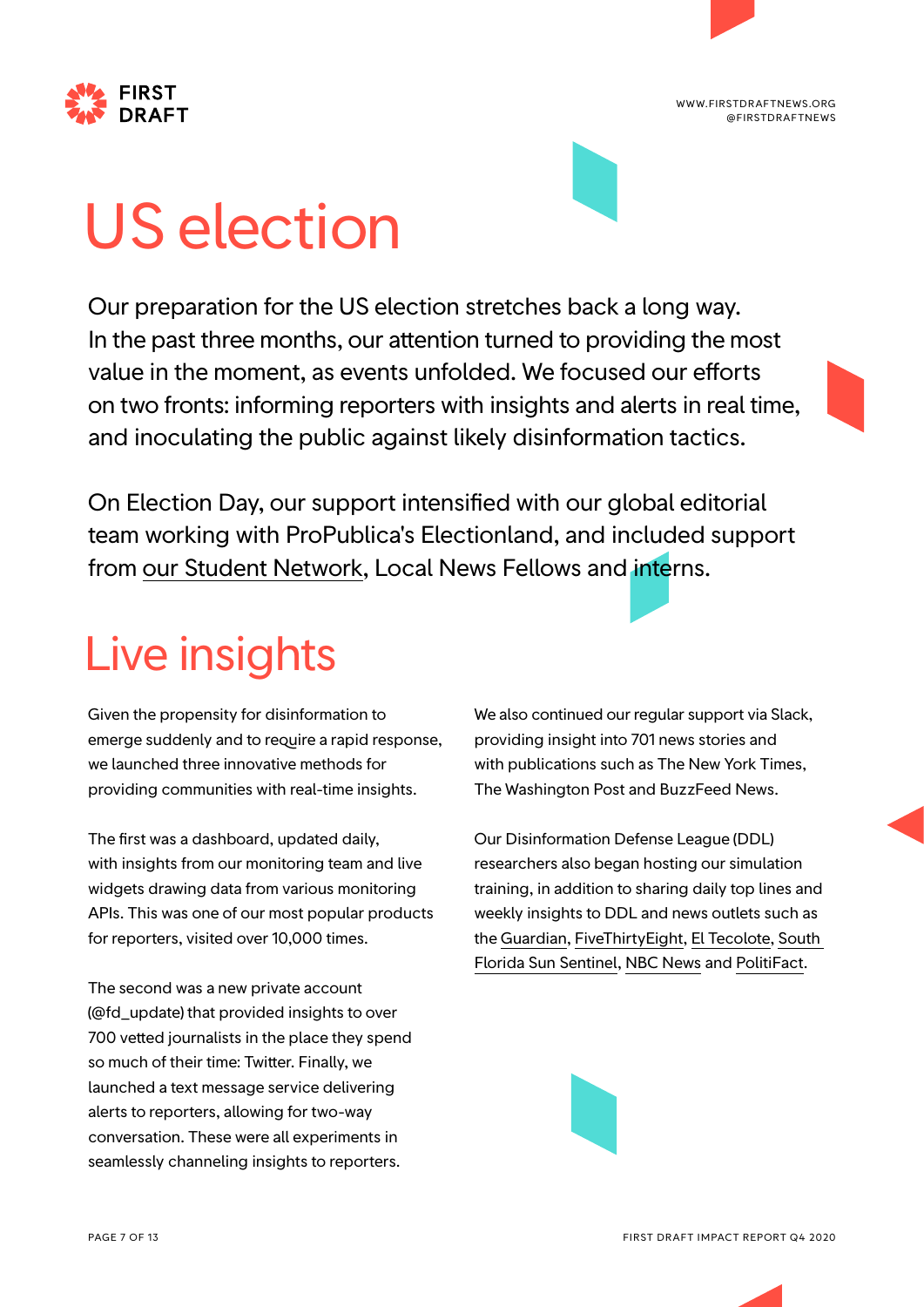

Public inoculation

Inoculation is a technique designed to alert people to the techniques and forms of mis- and disinformation *before* they are exposed, so they can spot them in the real world. We've explored two methods for this. The first was our pioneering SMS course, which prepared members of the public for the election disinformation they were likely to see. The second was a public newsletter with "prebunks," which prepares subscribers for nascent misinformation tactics.

#### Roundtables

We also convened a meeting every two weeks with the following election-related partners: American Press Institute, ProPublica/Electionland, Trusting News, Hearken, Data & Society, PEN America and Protect Democracy. We met to share resources and ensure there was no overlap of work around the election.

To wrap the year, we held a joint roundtable event titled "Politics and public health: How lessons from the 2020 election can prepare journalists for what's coming." The event brought together our collective audiences of journalists, editors and community leaders to consider the lessons learned when covering the election. The event, featuring breakout rooms hosted by each partner, reviewed takeaways from this election season and considered how to apply those lessons in 2021 when covering the Biden administration, the pandemic and vaccines.

WWW.FIRSTDRAFTNEWS.ORG @FIRSTDRAFTNEWS

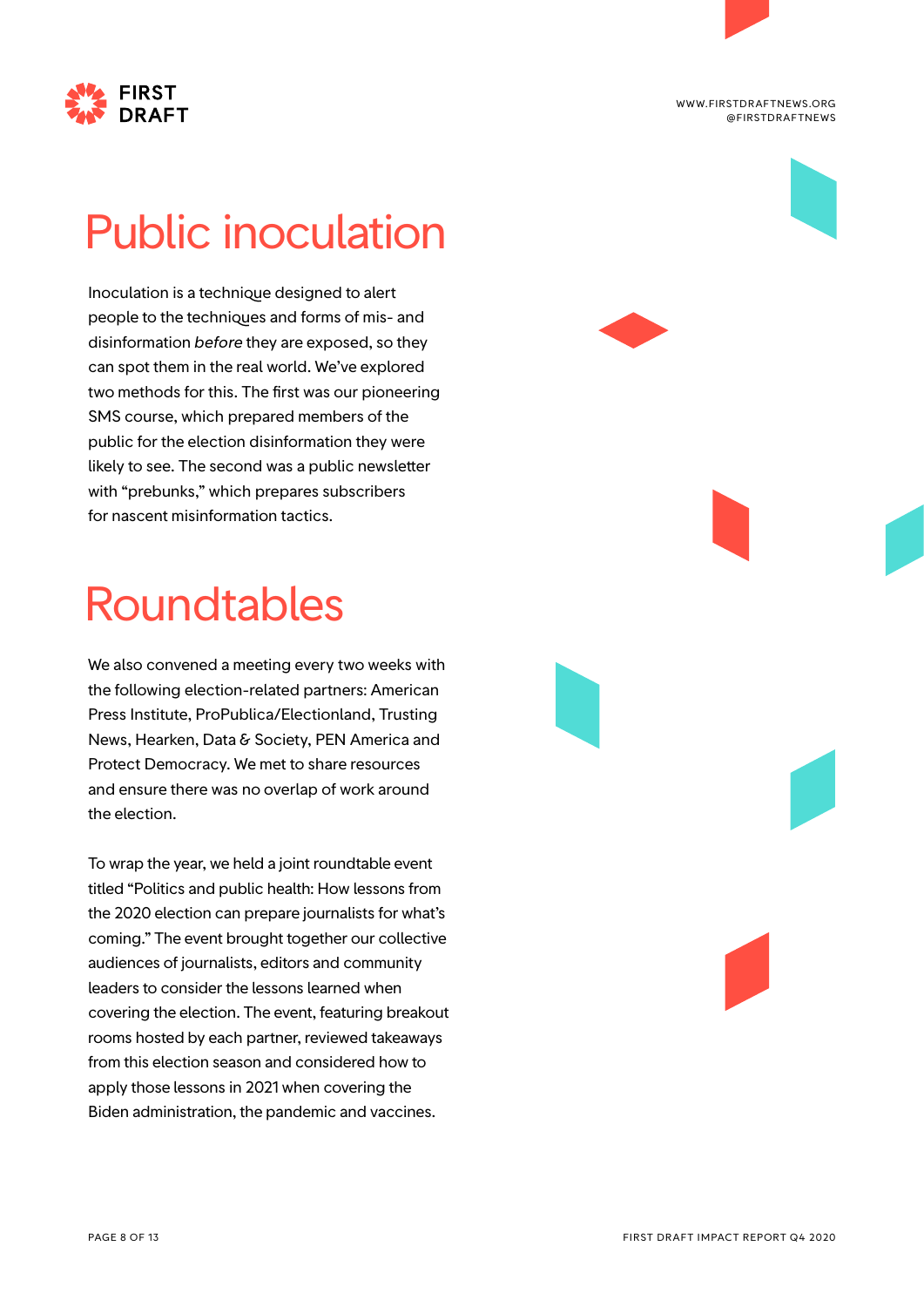

# Vaccines

Building on our work in January on the Dengvaxia and Polio vaccine misinformation, we published our *Under The Surface* research into the key frames, narratives and data deficits surrounding vaccines in the summer of 2020. We also shared recommendations for civil society, academics and policymakers in their efforts to combat misinformation. The research was covered globally, including by NPR and the BBC.

- [The Covid-19 and other vaccines: Where](https://firstdraftnews.org/long-form-article/the-covid-19-and-other-vaccines-where-were-failing-to-provide-the-right-information/) [we're failing to provide the right information](https://firstdraftnews.org/long-form-article/the-covid-19-and-other-vaccines-where-were-failing-to-provide-the-right-information/)
- $\rightarrow$  [Under the surface: Covid-19 vaccine](https://firstdraftnews.org/long-form-article/under-the-surface-covid-19-vaccine-narratives-misinformation-and-data-deficits-on-social-media/) [narratives, misinformation and data](https://firstdraftnews.org/long-form-article/under-the-surface-covid-19-vaccine-narratives-misinformation-and-data-deficits-on-social-media/) [deficits on social media](https://firstdraftnews.org/long-form-article/under-the-surface-covid-19-vaccine-narratives-misinformation-and-data-deficits-on-social-media/)
- $\rightarrow$  [Searching for the misinformation](https://medium.com/1st-draft/searching-for-the-misinformation-twilight-zone-63aea9b61cce) ['twilight zone'](https://medium.com/1st-draft/searching-for-the-misinformation-twilight-zone-63aea9b61cce)
- $\rightarrow$  [Vaccine trials are leaving misinformation](https://firstdraftnews.org/latest/vaccine-trials-are-leaving-misinformation-in-their-wake/) [in their wake](https://firstdraftnews.org/latest/vaccine-trials-are-leaving-misinformation-in-their-wake/)



We have since followed up with a rapid response on the role vaccine trials have played in allowing misinformation to flourish, and recommendations on how to identify the kinds of data deficits that we discovered in our research.

Finally, we hosted a series of roundtables on the challenges of reporting on vaccine misinformation in the coming year. These were hosted in English, French and Spanish.

Find all our vaccine projects in our hub, "[Vaccines](https://firstdraftnews.org/project/vaccines-and-misinformation-get-the-support-you-need/)  [and misinformation: get the support you need](https://firstdraftnews.org/project/vaccines-and-misinformation-get-the-support-you-need/)."

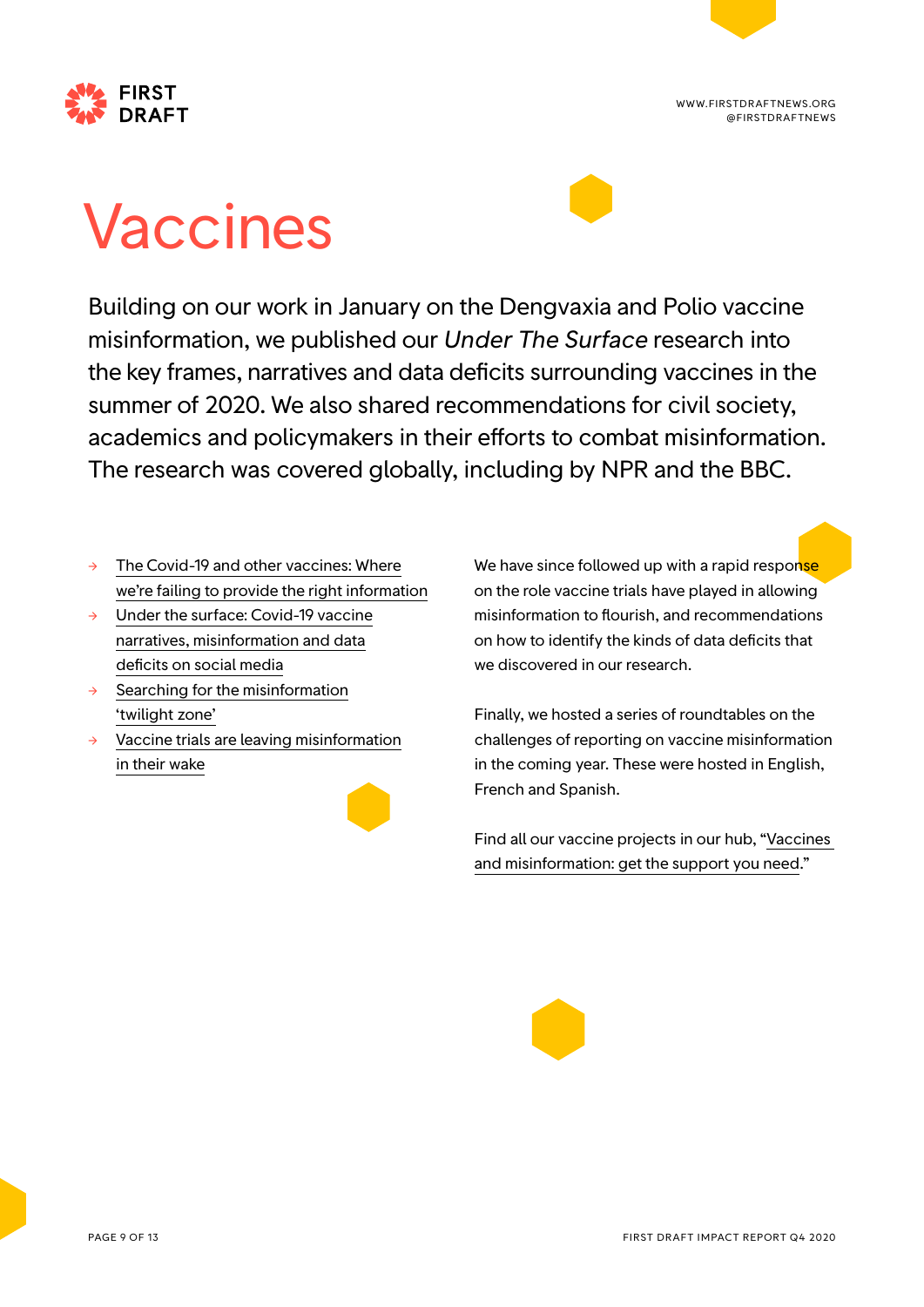

#### **IRST**

#### Unicef

First Draft has been working with Unicef, in partnership with the Yale Institute for Global Health and Common Thread, on a global initiative to identify, track and respond to vaccine hesitancy and misinformation. Work initially commenced on a project for the imminent rollout of the nOpv2 (Oral Polio Vaccine) and is continuing into 2021 with a global response to misinformation around Covid-19 vaccines.

To date, First Draft has analyzed over 120,000 social posts across all of the major platforms and conducted "deep dives" around dominant narratives, producing fortnightly monitoring reports of misleading content identified in regions of focus (Côte d'Ivoire, Burkina Faso, Cameroon, Congo-Brazzaville, Ghana and Liberia). We have also provided guidance on the level of potential harm caused by the content, conducted training in French and in English to 157 Unicef ground workers and local ministry of health offices, and reviewed and contributed to a "field misinformation guide" to support Unicef communication teams (this is due for release in Q1 2021).

The process developed by the partnership will inform misinformation management and apprise vaccine hesitancy and new vaccine introduction moving forward.

#### WHO

As part of our renewed focus on health misinformation, we provided expertise to support the World Health Organization's inaugural Infodemic Management Training program, which brings together 270 participants selected from over 650 applicants from 83 countries.

We provided practical training on tools for monitoring rumors, fact checking and verification, guidance on how to respond effectively, and interventions to slow the spread of misinformation.

270 participants

650 applicants 83 countries

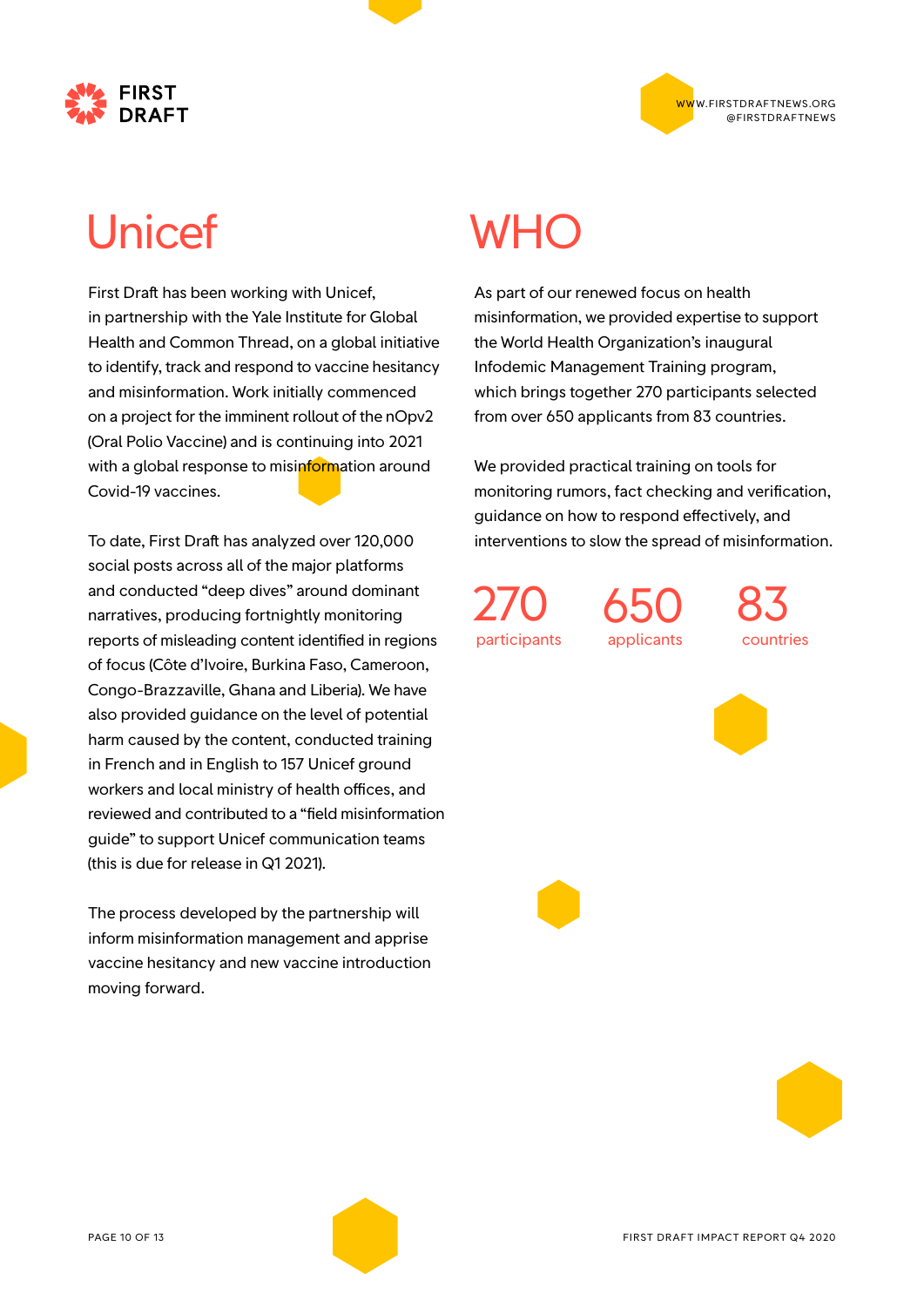

# Trusted Media Summit

From October 1-2, First Draft, the International Fact-Checking Network at Poynter, and the Google News Initiative co-hosted the APAC Trusted Media Summit 2020. This virtual event brought together journalists, academics and NGOs involved in fact checking and fighting misinformation across Asia-Pacific, and kicked off a year of ongoing virtual activities for the fact-checking community in the region. Approximately 700 people registered for the event, and there were 460 people consistently online in the main sessions.

~700 people registered



First Draft was involved in planning and brainstorming the event session topics, and in choosing experts. Claire Wardle delivered a keynote address, and moderated a panel with policy leads from the major platforms.

Anne Kruger delivered a five-minute lightning talk on First Draft's work in APAC and previewed the new CrossCheck platform. Anne Kruger and Ali Abbas Ahmadi co-presented an openended breakout session on how to help family and friends avoid spreading misinformation, and Jack Berkefeld delivered a three-minute summary on Australia for the "since we last met" sessions. On November 2, Esther Chan and Anne Kruger delivered training on fact checking and responsible reporting for journalists and fact checkers ahead of the Myanmar election.

Elsewhere, First Draft conducted monitoring and simulation training sessions for the Center for Independent Journalism, based in Romania. Here, First Draft helped prepare journalists ahead of the December 2020 local elections. In the same quarter, the First Draft APAC team hosted "Fighting misinformation pre-election," a coaching session for Myanmar newsrooms ahead of that country's 2020 national election.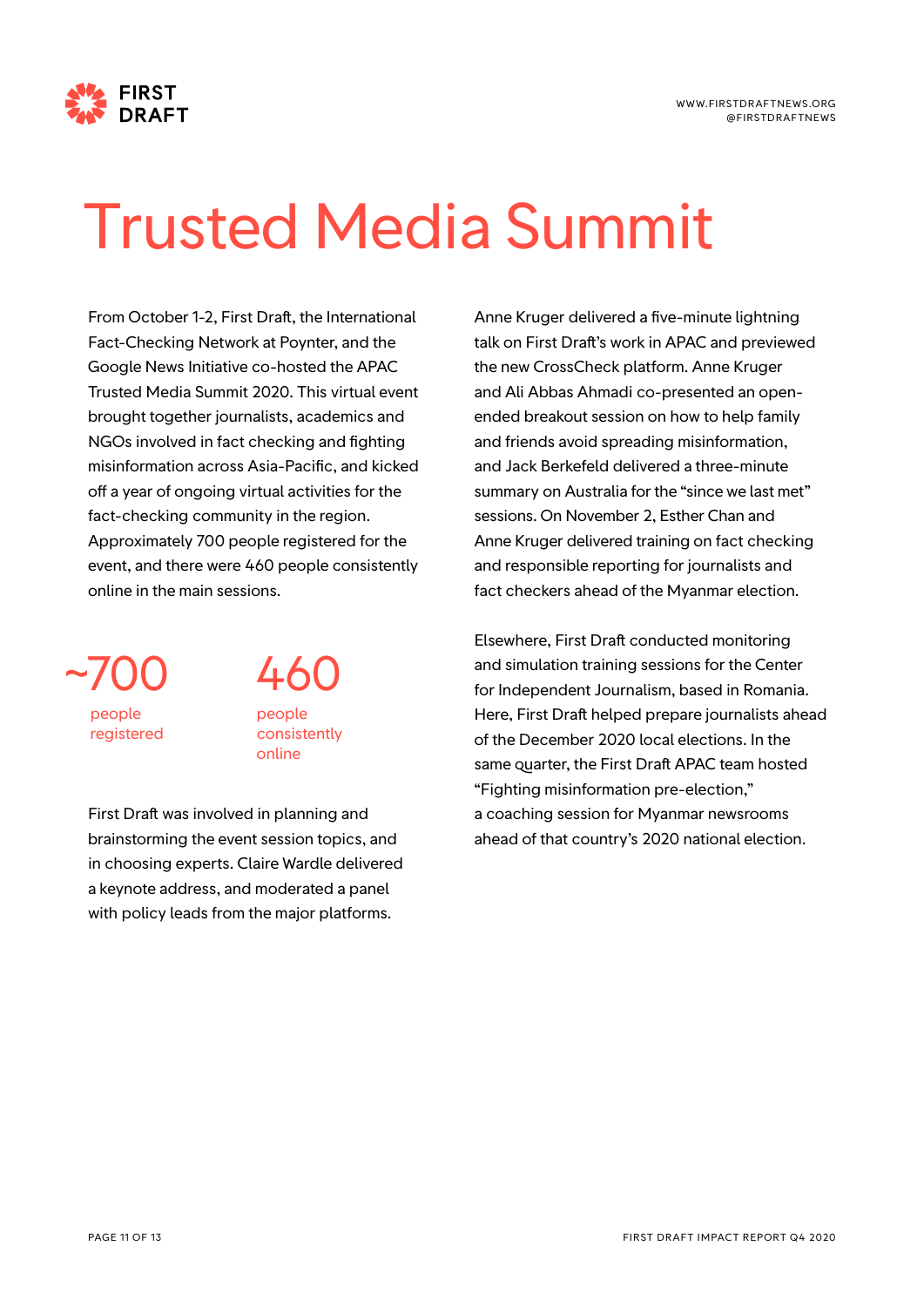

### **Comprova**

Q4 wraps up another year of continued collaboration with Comprova, a reporting network of media and civil society organizations set up by First Draft in advance of the Brazilian general election in 2018. In March this year, we provided Comprova with a grant to tackle disinformation related to coronavirus in Brazil, along with specialized technical assistance and two open training sessions for journalists. The network is now in its fourth iteration since 2018, and has published more than 240 reports in 2020. First Draft also provided technical support for the project's WhatsApp and web tiplines, which received more than 100,000 tips in 2020. In the next year we plan to keep providing expert insight and support on how to manage and analyze the information sent to Comprova by the public.

 $74()$ + reports published in 2020

100,000+ tips received in 2020